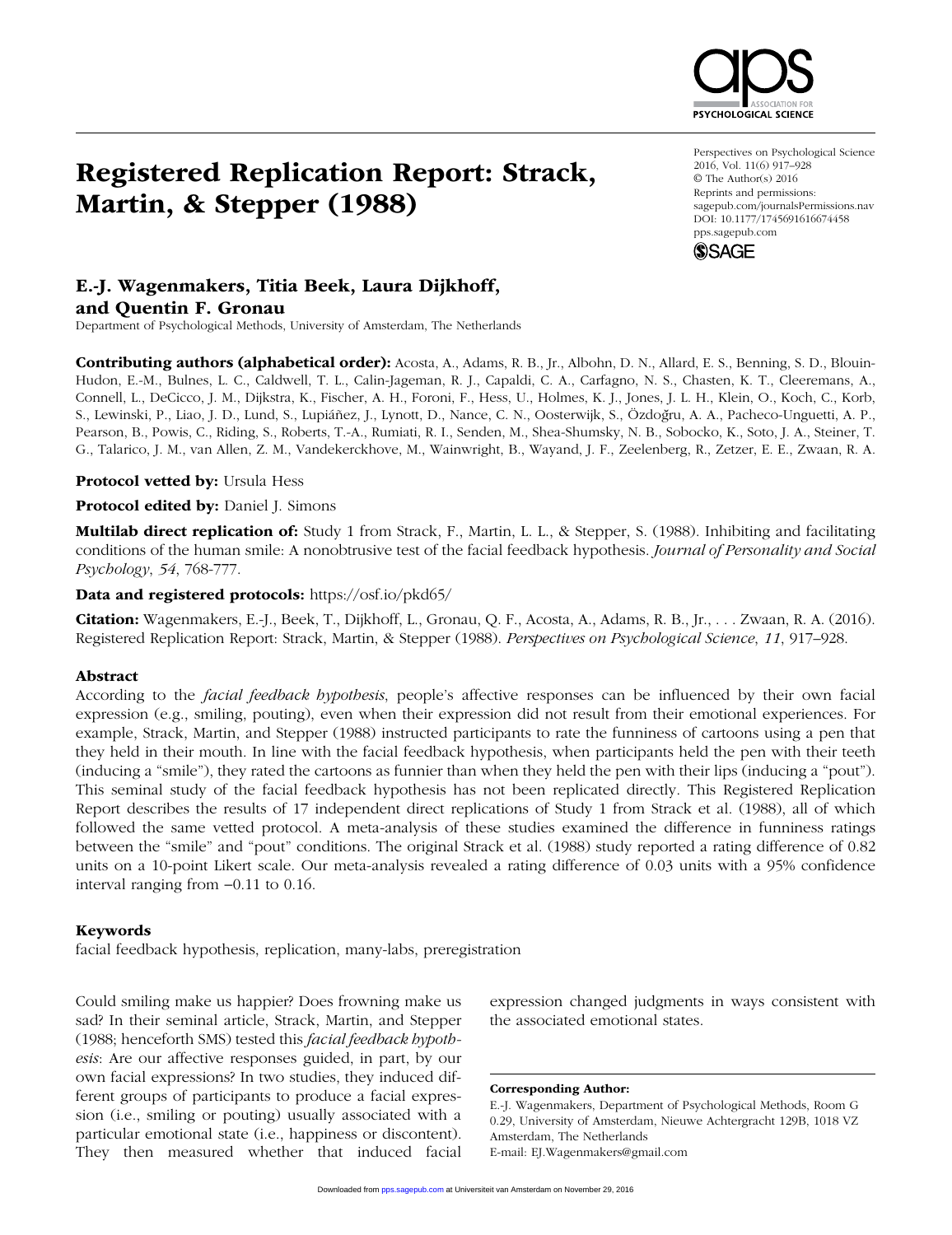

Fig. 1. Illustration of the two ways in which participants were instructed to position the pen for rating the funniness of cartoons. Left panel: the pen is held with the teeth, inducing a facial expression similar to smiling. Right panel: the pen is held with the lips, inducing a facial expression similar to pouting. Figure available at http://tinyurl.com/zm7p9l7 under CC license https:// creativecommons.org/licenses/by/2.0/.

Specifically, Strack and colleagues had participants rate the funniness of cartoons using a pen that they held in their mouth, purportedly to investigate "people's ability to perform different tasks with parts of their body not normally used for those tasks, as injured or handicapped persons often have to do. Participants were then asked to perform a variety of tasks by holding a pen with their lips only, with their teeth only, or with their nondominant hand" (Strack et al., 1988, p. 770). As depicted in Figure 1, holding the pen with one's teeth induces a smile and holding it with one's lips induces a pout. In SMS Study 1, participants rated the cartoons as funnier in the teeth condition (5.14) than in the lips condition (4.32) on a 10-point Likert scale ranging from 0 (*not at all funny*) to 9 (*very funny*). These results were taken to support the facial feedback hypothesis.

SMS has been cited 1,370 times (according to Google Scholar as of May 26, 2016) and is commonly discussed in introductory psychology courses and textbooks. Moreover, the facial feedback hypothesis is supported by a number of related studies (e.g., Kraft & Pressman, 2012; Larsen, Kasimatis, & Frey, 1992; Soussignan, 2002). However, this seminal experiment has not been replicated directly using the same design and the same dependent variable. The enduring impact of SMS and the lack of direct replications together motivated this Registered Replication Report (RRR), in which 17 laboratories each conducted a direct replication study of Study 1 from SMS using a vetted protocol. By combining the results of these direct replications meta-analytically, we can provide a more precise estimate of the size of this important effect.

The RRR format provides an unbiased, objective, and transparent way to measure the reliability and size of an effect. Preregistration ensures the validity of statistical hypothesis tests (e.g., Chambers, 2013; De Groot, 1956/2014; Goldacre, 2009; Peirce, 1883; Wagenmakers, Wetzels, Borsboom, van der Maas, & Kievit, 2012). By including the results of all studies regardless of their outcome, the RRR format eliminates publication bias. By compiling the results of many labs, the RRR process allows a measure of the reliability and consistency of the effect across different contexts and cultures. Moreover, the combined results from many labs provide a large sample that allows for an unprecedented degree of precision in estimating the effect. Finally, by seeking expert evaluation of the protocol prior to data collection, the RRR approach ensures that the studies are conducted accurately. During the protocol development phase, the editor solicited the input of the original author; Fritz Strack provided the original materials as well as valuable feedback and constructive suggestions during the early stages of protocol development by the lead lab. Although he declined to review the final protocol, he graciously suggested several expert reviewers who could review it in his place, and Ursula Hess provided meticulous and insightful feedback throughout the protocol vetting process.

The procedure followed in this RRR was specific, unbiased, and transparent. We created a detailed replication protocol—complete with instructional videos and experimental materials—describing exactly how participating laboratories should conduct the experiment. We designed a detailed analysis protocol and R scripts before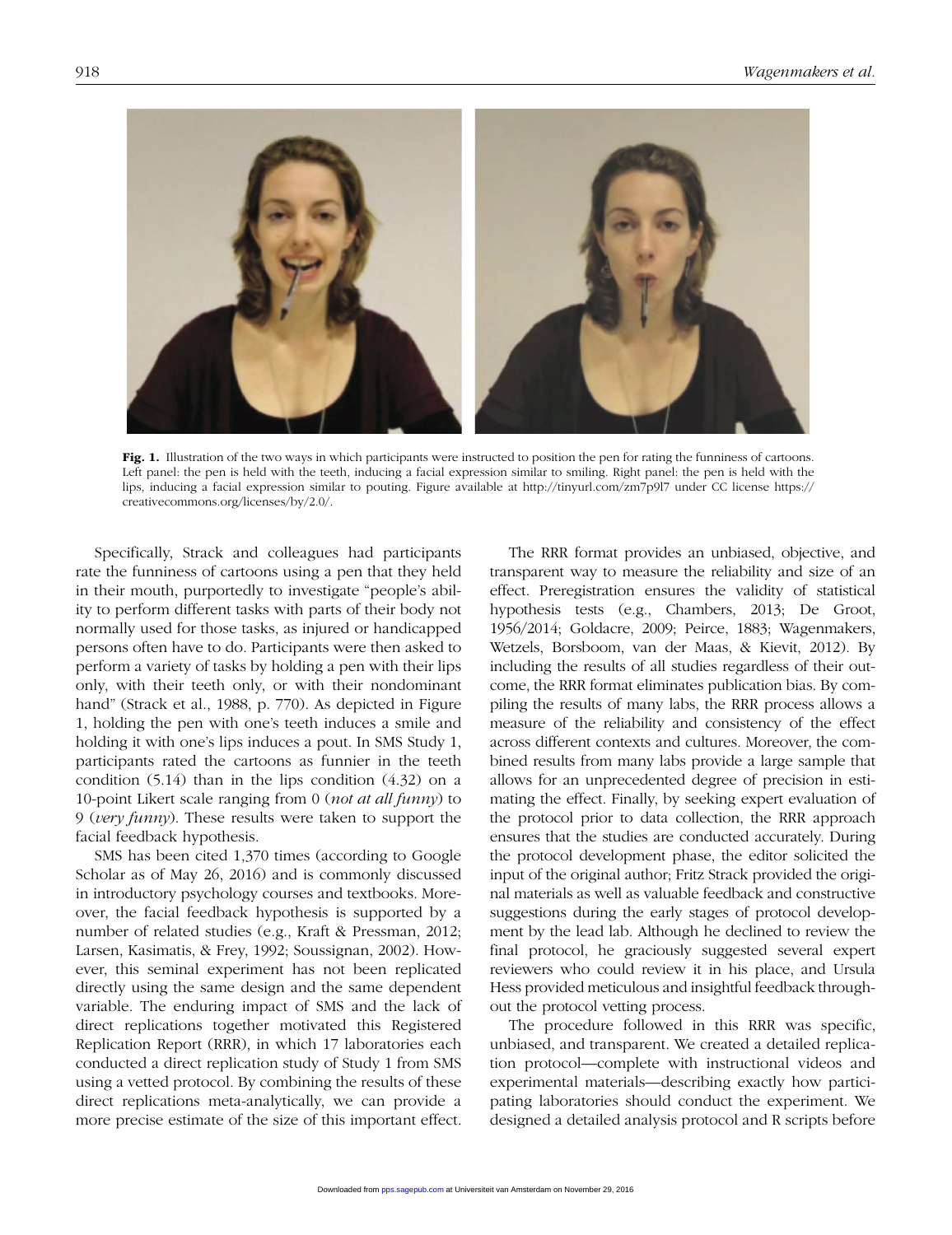viewing the data. Finally, the Introduction and Method sections of this article were written prior to analyzing the data. All of the materials, the protocol, and the analysis scripts are publicly available on the Open Science Framework (OSF).

The experiment itself deviated from the original SMS study in four notable ways. First, we selected and normed a new set of cartoons to ensure that those used in the study would be moderately funny, thereby avoiding ceiling or floor effects. Twenty-one cartoons from Gary Larson's *The Far Side* were rated by 120 psychology students at the University of Amsterdam on a scale from 0 (*not at all funny*) to 9 (*very funny*). We selected four cartoons that were judged to be "moderately funny." Ratings for the complete set of cartoons are available on the OSF. Note that the original SMS Study 1 also featured cartoons from *The Far Side*.

Second, we minimized the interaction between experimenter and participants in order to eliminate experimenterexpectancy effects (Barber, 1976). Instructions were provided by a video displayed on the computer monitor.

Third, a video camera recorded participants while they performed the task, and these recordings were reviewed to ensure that participants held the pen as instructed.

Fourth, for the ratings, we used the phrasing from SMS Study 2 rather than Study 1. In SMS Study 1, participants rated each cartoon on a 10-point scale ranging from 0 (*not at all funny*) to 9 (*very funny*). However, in SMS Study 2, the predicted effect held only for the emotional component of the humor response. We decided to maximize the probability of observing a facial feedback effect by targeting this emotional component. Consequently, we used the SMS Study 2 phrasing: "What feeling was elicited in you by looking at the cartoons?" As in SMS Study 2, the 10-point response scale ranged from 0 (*I felt not at all amused*) to 9 (*I felt very much amused*).

Finally, we omitted the neutral "nondominant hand condition" from the design (as was done for Study 2 in SMS) in order to focus all statistical power on the comparison between the smile condition and the pout condition. Omitting this between-participants condition does not affect the primary prediction of the facial feedback hypothesis: People in the smile condition should be more amused by the cartoons than people in the pout condition.

### Method

The OSF page for this project contains all of the materials, protocols, and specifications for the study. We summarize the implementation below.

### *Design*

The design has two between-subject conditions. In one condition, participants were instructed to hold the pen with their teeth; in the other, participants were instructed to hold the pen with their lips (see Fig. 1 and https://osf.io/pkd65/). Participants were tested individually or in up to four separate cubicles (from which they could not see or hear each other). Participants were assigned to conditions in alternating order. Given the prominence of the SMS study, we were careful to recruit participants who were relatively unlikely to be familiar with the facial feedback hypothesis (as outlined below, participants who guessed the goal of the study were excluded from the analysis). Participants were compensated with course credit or a small monetary reward.

### *Sample size*

Participating laboratories committed to testing a minimum of 50 participants in each condition (after replacing participants who met the exclusion criteria outlined below). Each laboratory specified their recruiting methods, target sample sizes, and stopping rules in advance of data collection on their OSF project page (links for each lab's OSF page are provided in the appendix).

### *Materials*

Participating laboratories were required to have access to (a) an individual testing station such as a cubicle; (b) a computer for presenting instruction videos; (c) printed information brochures describing the cover story; (d) a task booklet used to conduct the experiment (see below); (e) practice task sheets; (f) suitable pens such as the Stabilo Pen68 or the Sharpie; (g) boxes of paper tissues for the participant to remove excess saliva; (h) alcohol swabs for participants to clean the pen before use, should they wish to do so; and (i) a video camera recording system to verify that participants held the pen correctly throughout the study. Most written materials were made available on the OSF site in both English and Dutch. Laboratories that conducted the study in languages other than English or Dutch first translated the materials to their language and then had a separate bilingual speaker independently translate them back to the original language to ensure the accuracy of the translations. Those labs posted the translated and back-translated materials on their OSF pages (listed in the Appendix). The three panels from Figure 2 show the setup used in the laboratory at the University of Amsterdam.

### *Procedure*

A video of the complete 24-step procedure is available on the OSF site (https://osf.io/spf95/). Participants were given a new pen and shown to their cubicle. After reading the information brochure and completing the informed consent procedure, participants received task instructions presented as a video on a computer screen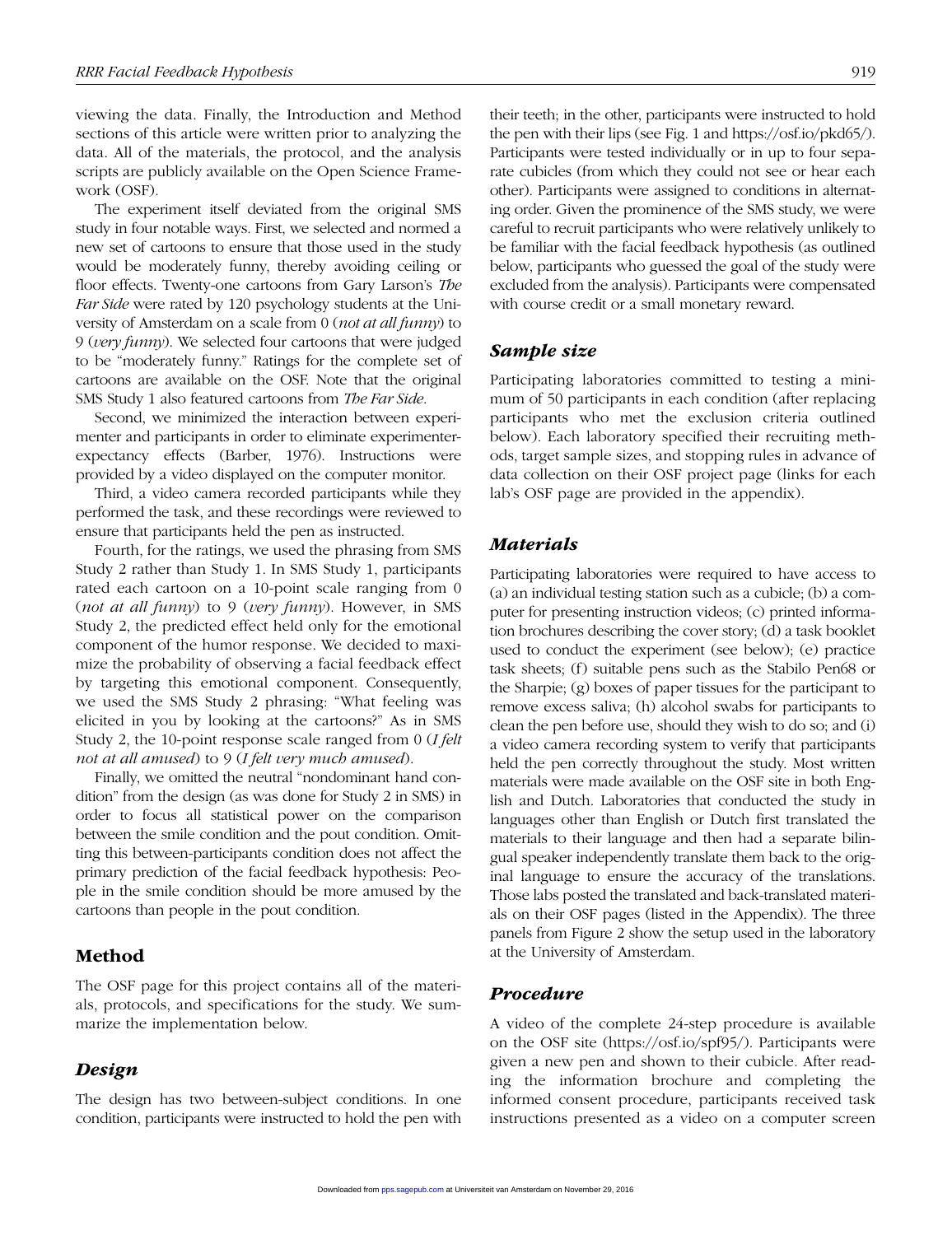

Fig. 2. Setup of the facial feedback replication experiment at the University of Amsterdam. Left panel: state of the individual booth at the start of the experiment. Right top panel: Instructions are displayed on the computer monitor; alcohol swabs and tissues are provided. Right bottom panel: setup during the critical experimental stage, where the task booklet presents cartoons to be rated for funniness. Figure available at http://tinyurl.com/h9e86pu under CC license https://creativecommons.org/licenses/by/2.0/.

(without the experimenter present). Next, participants were given the task booklet. Before beginning the main tasks in the booklet, participants practiced the correct way to hold the pen, under direct supervision of the experimenter. As soon as participants successfully completed the practice task (i.e., drawing a straight line between two points), the experimenter started the camera recording and left the cubicle.

Participants worked through the tasks in the task booklet while holding the pen in their mouth. The first task was to draw lines between a series of successive numbers and the second task was to underline vowels. The third and crucial task was to rate how amused they were by four cartoons. For each cartoon, participants answered the question "What feeling was elicited in you by looking at the cartoon?" by using a 10-point Likert scale ranging from 0 (*I felt not at all amused*) to 9 (*I felt very much amused*).

After these tasks, participants removed the pen from their mouths and completed an exit questionnaire that asked three questions: (a) "How successful were you in holding the pen in the correct position during the entire experimental session?" (the answer was indicated on a 10-point Likert scale, as in SMS Study 2); (b) "Did you understand the cartoons?" (yes/no); and (c) "What do you think the purpose of this experiment is?" (open-ended).

Finally, participants provided their age, gender (male/ female), status as a student (yes/no), and occupation or field of study.

### *Exclusion criteria*

Exclusion criteria were deliberately strict. Data were excluded from participants whose average cartoon rating exceeded 2.5 standard deviations from the group mean in their condition. Data were excluded if, based on the exit questionnaire, participants correctly guessed the goal of the study (i.e., the position of the pen influences the funniness ratings for the cartoons). Data were also excluded if a participant answered "No" to the question "Did you understand the cartoons?". Finally, data were excluded from participants who held the pen incorrectly for two or more of the cartoons (based on the video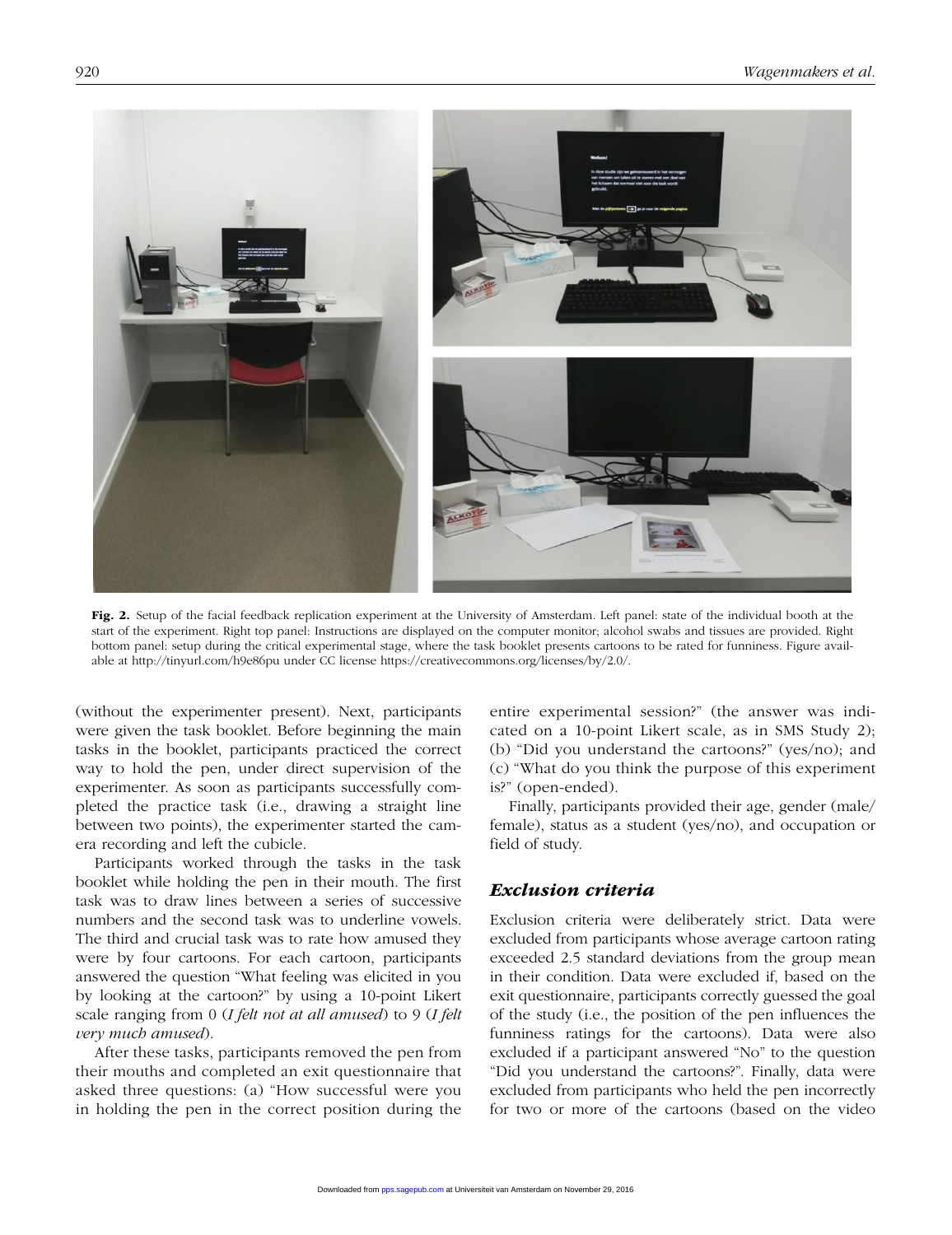recordings). If participants held the pen incorrectly for just one cartoon, data from that cartoon rating were excluded from analyses.

### *Preregistered analysis plan*

We preregistered our intended analyses and tested them on simulated studies (based on the original SMS results) before inspecting the data. The detailed preregistered analysis plan and associated R code are available on the OSF project webpage at https://osf.io/h2f98/. The primary analysis focuses on the meta-analytic estimate of the raw difference between conditions across labs. For completeness, the materials on the OSF page include the same analysis for standardized effect sizes.

In addition to this primary analysis, we report two Bayes factor analyses for each study. The first compares the predictive adequacy of the null hypothesis  $H_0$  and an alternative that the effect size is positive (i.e., the cartoons are expected to be rated as more amusing in the smile condition than in the pout condition). The specified alternative hypothesis assumes that the true effect is most likely to be small, although higher effect sizes are not excluded from consideration (defined statistically, under  $H_1$  the prior distribution on effect size is a folded Cauchy with a default scale parameter of  $r = 0.707$ ; e.g., Ly, Verhagen, & Wagenmakers, in press; Morey & Rouder, 2015).

The second Bayes factor analysis compares the belief of a skeptic (i.e., the null hypothesis  $H_0$ ) to the idealized belief of a rational proponent (i.e., the proponent's

hypothesis H<sub>r</sub>; Verhagen & Wagenmakers, 2014). The rational proponent assumes that the null hypothesis is false and bases all knowledge on the posterior distribution obtained from the original SMS experiment. The resulting Bayes factor contrasts the predictive adequacy of  $H_0$  to an alternative hypothesis with a prior distribution on effect size that equals the posterior distribution from the SMS experiment.

Both Bayes factors provide a graded scale that quantifies the support that the data provide for and against the absence of an effect. The difference is that the first analysis specifies the alternative hypothesis by default, and the second analysis specifies it by using the information from the original SMS experiment.

### Results: Confirmatory Analyses

Data analysis was carried out in accordance with the preregistered analysis plan outlined above and available at https://osf.io/h2f98/.

### *Descriptives*

Descriptive statistics for each contributed replication are provided in Table 1.

In addition, the left panel of Figure 3 shows the observed rating difference between the means in the smile and the pout condition for each of the replication studies as a pirate plot (http://www.r-bloggers.com/ the-pirate-plot-2-0-the-rdi-plotting-choice-of-r-pirates/).

Replication lab Country of participants Test language Total tested Total included Smile condition Pout condition *M* (*SD*) *M* (*SD*) Albohn U.S. English 163 139 4.20 (1.30) 4.06 (1.84) Allard U.S. English 167 125 5.05 (1.56) 4.89 (1.76) Benning U.S. English  $143$  115  $4.69$  (1.34)  $4.70$  (1.43) Bulnes Belgium Dutch 132 101 4.61 (1.52) 4.49 (1.29) Capaldi Canada English 150 117 4.91 (1.54) 5.02 (1.64) Chasten U.S. English 108 94 5.01 (1.54) 5.06 (1.41) Holmes U.S. English 187 99 4.91 (1.49) 4.71 (1.31) Koch U.S. English 116 100 4.93 (1.32) 5.12 (1.43) Korb Italy Italian 116 101 4.14 (1.72) 4.12 (1.71) Lynott United Kingdom English 158 126 4.54 (1.42) 4.18 (1.73) Oosterwijk The Netherlands Dutch 150 110 4.63 (1.48) 4.87 (1.32) Özdoğru Turkey Turkish 157 87 3.77 (1.95) 4.34 (1.94) Pacheco-Unguetti Spain Spanish 150 120 3.78 (1.65) 3.91 (1.84) Talarico U.S. English 160 112 4.36 (1.30) 4.34 (1.60) Wagenmakers The Netherlands Dutch 181 130 4.94 (1.14) 4.79 (1.30) Wayand U.S. English 150 110 4.75 (1.39) 4.95 (1.49) Zeelenberg The Netherlands Dutch 145 108 4.93 (1.40) 4.58 (1.41)

Table 1. Descriptive Results and General Information for Each of the 17 Participating Labs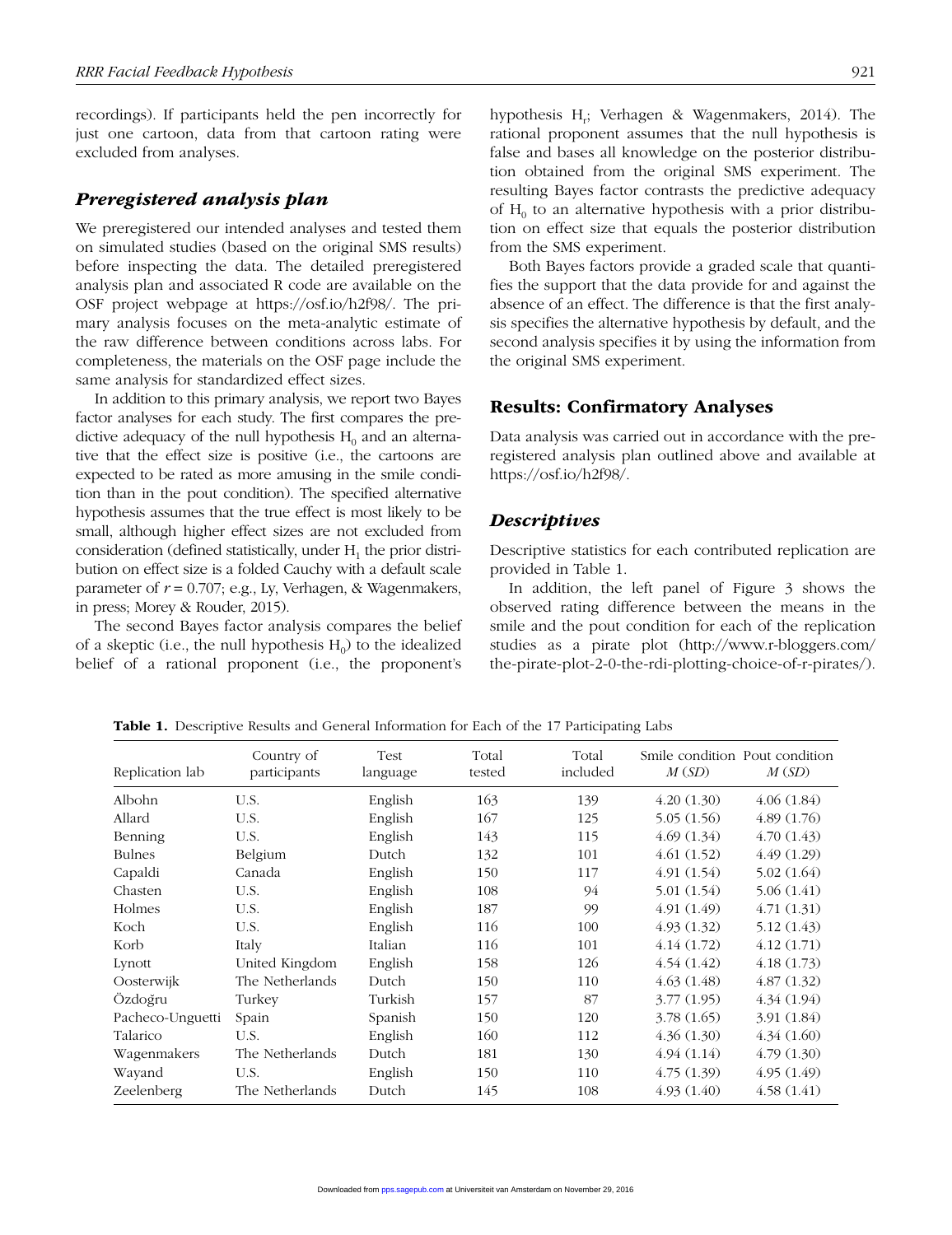

Fig. 3. Descriptive results. In the left panel, a pirate plot shows the rating difference between the smile and the pout condition for each separate study; the facial feedback hypothesis predicts the differences to be higher than zero. In the right panel, the rating for the pout condition is plotted against that of the smile condition; the facial feedback hypothesis predicts the values to lie above the main diagonal. Note that in Study 1 by SMS, the mean difference was 0.82. Figure available at http://tinyurl.com/zbh3z9v under CC license https://creativecommons.org/licenses/by/2.0/.

The right panel of Figure 3 shows a scatterplot of the mean ratings in the pout condition versus those in the smile condition. The main diagonal indicates exact equivalence between the two conditions, and points above the diagonal indicate support in favor of the facial feedback hypothesis. As can be seen from Figure 3, 9 out of 17 outcomes (53%) were consistent with the facial feedback hypothesis. In the original SMS experiments, the mean Likert scores were higher in the smile condition than they were in the pout condition: The difference was 0.82 in SMS Study 1 and 1.03 in SMS Study 2. In this replication study, 0 out of 17 outcomes (0%) showed a difference in mean Likert scores (smile minus pout) that was at least as high as 0.82.

### *Primary result: Random-effects meta-analysis*

Our primary analysis of interest takes the form of a forest plot of the raw effect sizes across labs and a metaanalytic effect size estimate. The forest plot is shown in Figure 4. For ease of comparison, Figure 4 also displays the results from SMS Study 1 (effect size of 0.82), but the original result does not contribute to the meta-analytic estimate for the RRR.

Figure 4 shows that the point-estimate for the metaanalytic effect, 0.03, was smaller than that of SMS Study 1. The 95% meta-analytic confidence interval ranges from −0.11 to 0.16, overlapping with zero.

In 17 out of 17 replication attempts, the 95% confidence interval was narrower than the one estimated for Study 1 from SMS. In 2 out of 17 replication attempts, the 95% confidence interval overlapped the mean effect size from SMS Study 1 (0.82); of the 15 out of 17 intervals that did not overlap the original effect size, 15 were smaller than the one reported in SMS Study 1. Finally, 0 out of 17 intervals were qualitatively consistent with the facial feedback hypothesis in that they were strictly positive.

### *Secondary result: Bayesian analyses for individual studies*

In addition to the classical random-effects meta-analysis, we now report two Bayesian analyses that are applied to each replication attempt in isolation. References and statistical details are available in the OSF preregistered analysis plan. The results of both analyses are summarized in Table 2.

### *Analysis 1: One-sided default Bayes factor hypothesis tests*

The one-sided default Bayes factor hypothesis test quantifies the relative predictive adequacy of two competing hypotheses: the null hypothesis  $H_0$ , which states that the effect is absent, versus an order-constrained alternative hypothesis  $H_1$ , which assigns effect size a positive-only prior distribution (i.e., a Cauchy distribution folded on zero with scale  $r = 0.707$ ). The second column presents the results.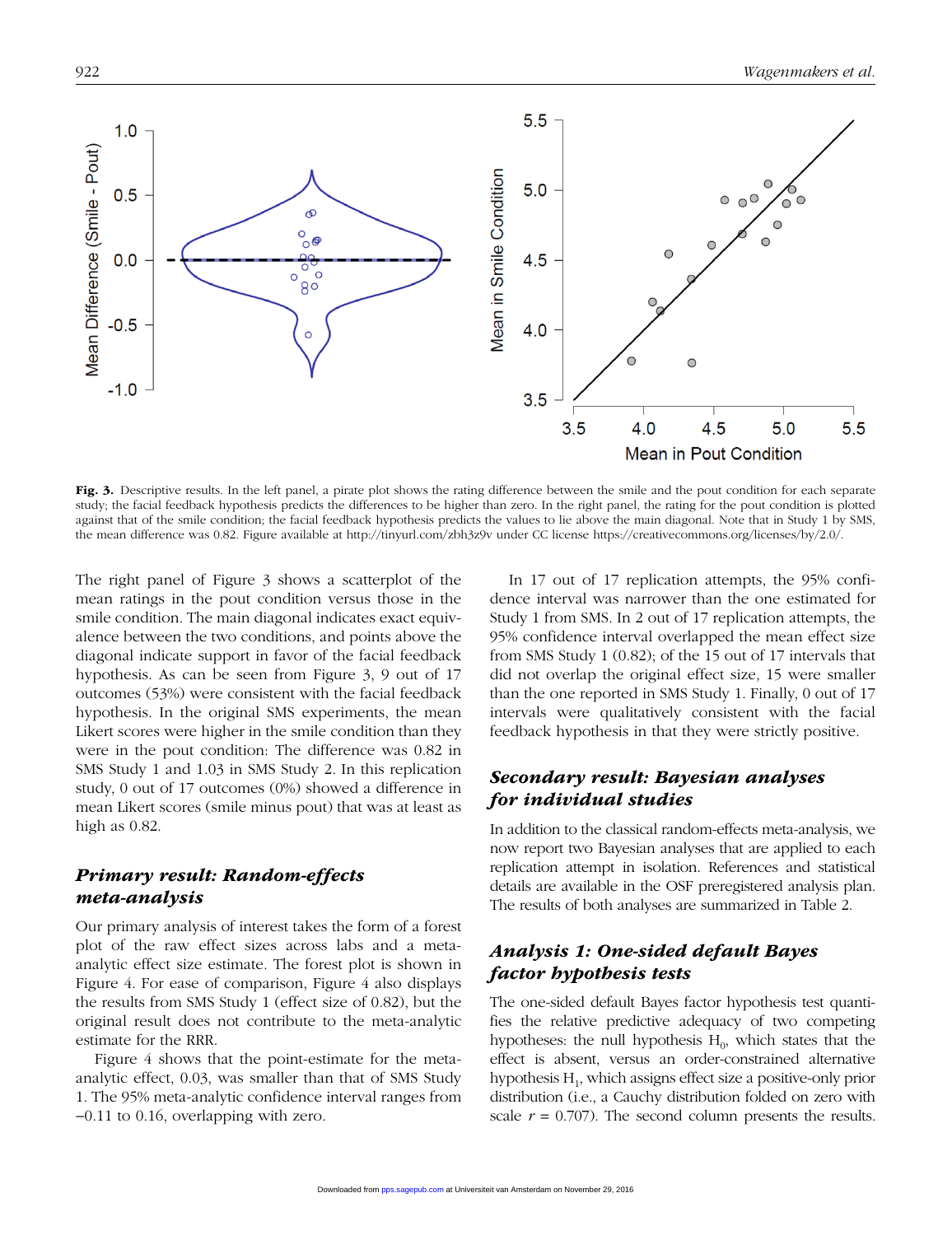

Fig. 4. Forest plot of a random-effects meta-analysis of 17 replications of SMS. The plot is based on raw effect sizes (i.e., mean rating differences between the smile and the pout condition). The result of Study 1 by SMS is included on top. The confidence interval for the SMS study was obtained from the summary statistics under the assumption of homogeneous variance and homogeneous sample size across the experimental conditions. A forest plot based on standardized effect sizes is available on the project OSF page. Figure available at http://tinyurl.com/jluyjwh under CC license https://creativecommons.org/licenses/by/2.0/.

Out of a total of 17 Bayes factors, 0 provide support against the null hypothesis, and 0 do this in a nonanecdotal manner  $(i.e., BF_{10} > 3)$ . In contrast, 17 Bayes factors provide evidence in favor of the null hypothesis, and 13 do this in a nonanecdotal manner (i.e.,  $BF_{10}$  < 1/3). Note that these Bayes factors may not be multiplied across studies, as they are not independent (i.e., they all provide information about a similar underlying effect size).

### *Analysis 2: Replication Bayes factor tests*

The replication Bayes factor hypothesis test quantifies the relative predictive adequacy of two competing hypotheses: the skeptics' null hypothesis  $H_0$ , which states that the effect is absent, versus the proponents' alternative hypothesis H<sub>r</sub>, which assigns effect size a prior distribution that equals the posterior distribution obtained from the original SMS Study 1.

The third column presents the results. Out of a total of 17 replication Bayes factors, 1 provides support against the skeptics' null hypothesis, and 0 do this in a nonanecdotal manner (i.e.,  $BF_{r0} > 3$ ). In contrast, 16 replication Bayes factors provide evidence in favor of the null hypothesis, and 12 do this in a nonanecdotal manner  $(i.e., BF_{r0} < 1/3)$ . As before, these Bayes factors are not independent and hence may not be multiplied.

### Results: Exploratory Analyses

What people find amusing could differ across languages and cultures. If so, some studies might show a reduced difference between the smile and pout conditions due to floor or ceiling effects in the ratings provided by participants. To explore the possible contribution of such effects, Figure 5 shows—separately for each study—the average rating against the raw effect size (i.e., the average difference between the ratings in the two conditions). If the obtained results were sensitive to floor and ceiling effects, Figure 5 should show the largest effect size for intermediate ratings, with reduced effects for labs with low (floor effect) or high (ceiling effect) average ratings.

As can be seen from Figure 5, the average ratings are relatively homogeneous across the 17 labs. No effects of floor or ceiling effects are apparent, and hence we decided to forego additional exploratory meta-analyses in which "average rating" is added as a covariate (i.e., meta-regression; Knapp & Hartung, 2003; Thompson &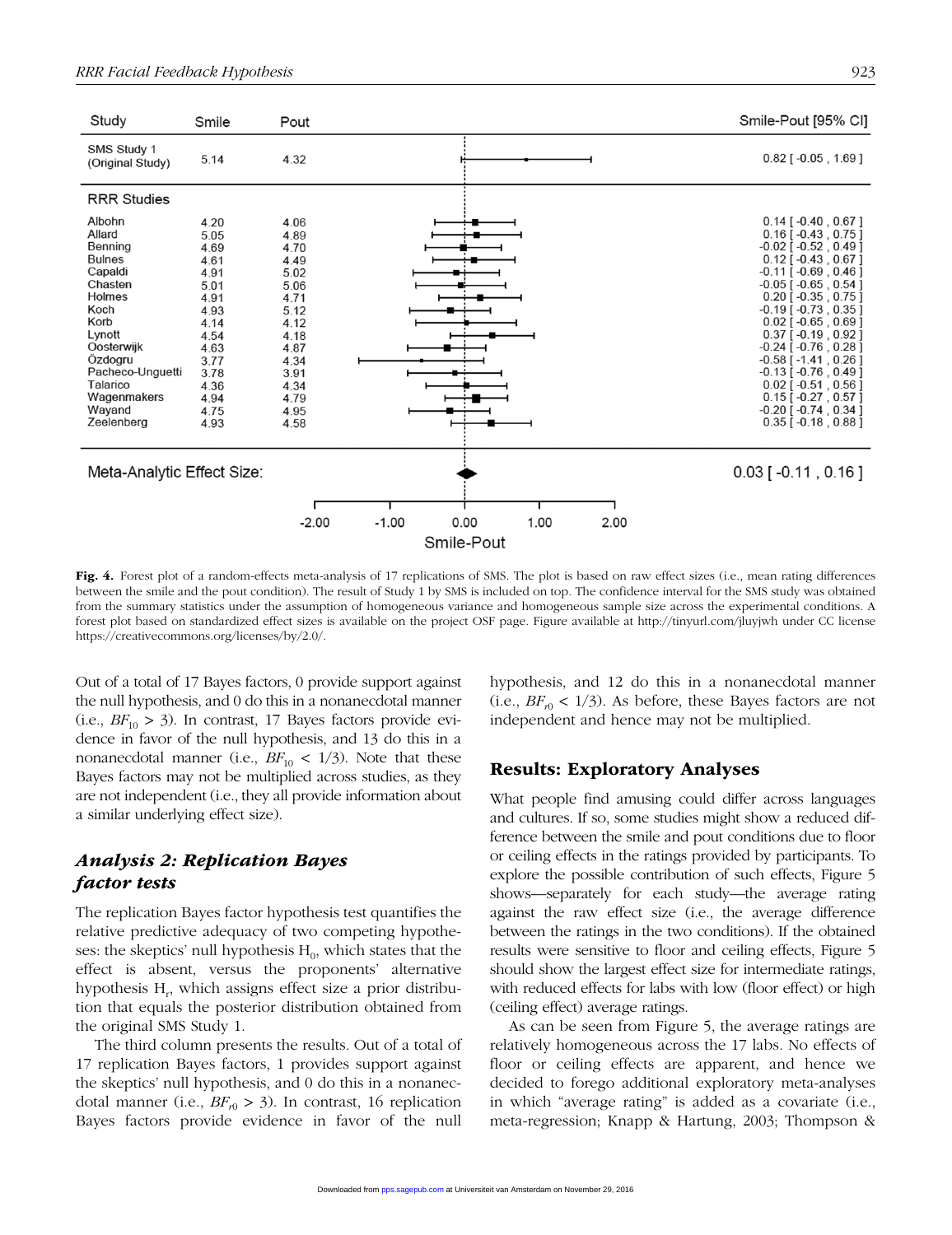Table 2. Bayes Factors for Each of the 17 Replication Studies

| Replication lab  | Default $BF_{10}$ | Replication $BF_{n0}$ |
|------------------|-------------------|-----------------------|
| Albohn           | 0.281             | 0.297                 |
| Allard           | 0.300             | 0.329                 |
| Benning          | 0.189             | 0.190                 |
| <b>Bulnes</b>    | 0.300             | 0.343                 |
| Capaldi          | 0.150             | 0.149                 |
| Chasten          | 0.191             | 0.199                 |
| Holmes           | 0.401             | 0.499                 |
| Koch             | 0.134             | 0.139                 |
| Korb             | 0.219             | 0.232                 |
| Lynott           | 0.713             | 0.993                 |
| Oosterwijk       | 0.115             | 0.121                 |
| Ozdoğru          | 0.106             | 0.124                 |
| Pacheco-Unguetti | 0.146             | 0.144                 |
| Talarico         | 0.215             | 0.222                 |
| Wagenmakers      | 0.356             | 0.406                 |
| Wayand           | 0.126             | 0.129                 |
| Zeelenberg       | 0.773             | 1.136                 |

Note: The second column shows the one-sided default Bayes factors  $(BF_{10})$ , and the third column shows the replication Bayes factors  $(BF_{r0})$ . Numbers lower than 1 indicate support in favor of the null hypothesis; for instance, a Bayes factor of 0.20 indicates that the data are  $1/0.20 = 5$  times more likely under the null hypothesis than under the alternative hypothesis. Numbers higher than 1 indicate support in favor of the alternative hypothesis; for instance, a Bayes factor of 9 indicates that the data are 9 times more likely under the alternative hypothesis than under the null hypothesis.

Higgins, 2002). Results from additional exploratory analyses, including an examination of the effect for individual cartoons, are available on the OSF site at https://osf.io/ h2f98/wiki/home/.

### General Discussion

This RRR featured data from 17 laboratories with a combined total of 1,894 participants included in the analyses. The data were obtained according to a vetted design and analyzed according to a preregistered analysis plan. In order to ensure objective reporting of the results, the Introduction, Method, and Results sections (specifying wording for different possible outcomes) of this article were written without knowledge of the actual data. For that pre-data manuscript, we used simulated data to create mock-ups of the figures. The pre-data manuscript was reviewed by the contributing laboratories as well as the original reviewer of the protocol. We conducted the analyses of the actual data after finalizing this data-blind version of the analysis scripts and manuscript content.

Overall, the results were inconsistent with the original result reported in SMS. Whereas SMS reported a difference between conditions of 0.82 units on a 10-point rating scale, the random effects meta-analysis of the RRR results estimated that difference to be 0.03 with a 95% confidence interval ranging from −0.11 to 0.16. All of the individual laboratories reported confidence intervals that overlapped with zero. Furthermore, out of 34 preregistered Bayes factor analyses (i.e., two per laboratory), all but one provided evidence in favor of the null hypothesis.

This RRR did not replicate the SMS result and failed to do so in a statistically compelling fashion. Nevertheless, it should be stressed that the RRR results do not invalidate the more general facial feedback hypothesis. It is possible that the original SMS paradigm that we employed does not provide a strong test of the facial feedback hypothesis and that other procedures would provide more compelling evidence. It is also possible that some uncontrolled differences between the original study and the RRR studies explain the discrepancy in results, despite our efforts to ensure that the protocol accurately and precisely tested the same hypothesis as the original study. Although it is always possible that some unexplained factor accounts for the difference from the original study, given the compelling evidence from this RRR and the lack of heterogeneity across the 17 included studies, researchers should provide empirical evidence (ideally from a preregistered procedure like that used in the RRR) for the ability of any proposed moderator to change the observed effect before assuming that the difference is due to moderation. We also encourage researchers studying the facial feedback hypothesis using other tasks to adopt the same sorts of strict control used in this protocol: pretesting the stimulus materials, excluding



Fig. 5. Relation between average rating and raw effect size (i.e., the average difference between the ratings in the two conditions) across the 17 replications of SMS. If the results were sensitive to floor and ceiling effects, the largest effect size should be observed for average ratings [in the intermediate range. Figure available at http://tinyurl.com/zyz](http://tinyurl.com/zyzksg6) ksg6 under CC license [https://creativecommons.org/licenses/by/2.0/.](https://creativecommons.org/licenses/by/2.0/)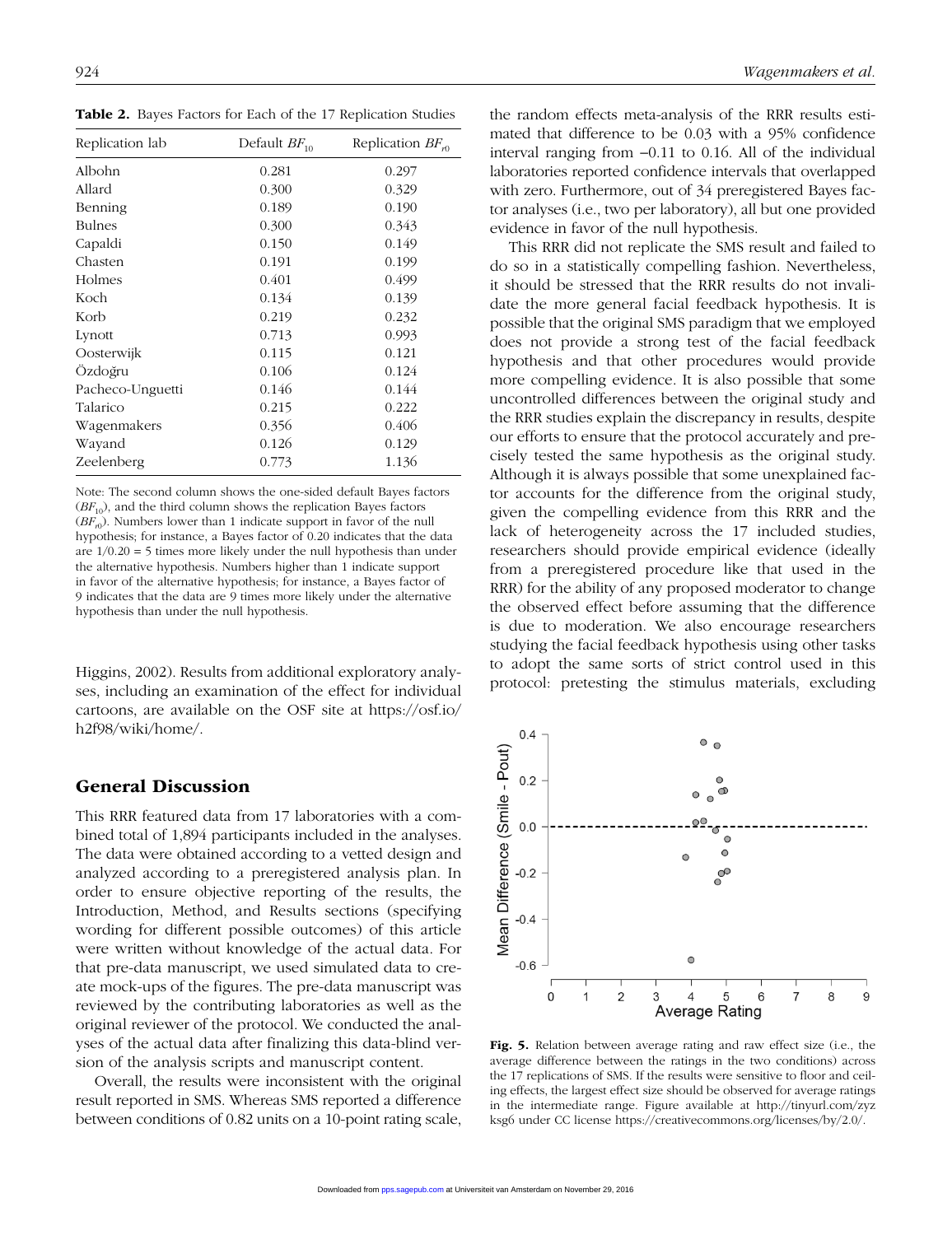interaction with the experimenter as much as possible, specifying and adopting strict exclusion criteria, and preregistering an analysis plan.

### Appendix A: Individual Lab Details

#### Lead Lab

E.-J. Wagenmakers, University of Amsterdam Titia Beek, University of Amsterdam Laura Dijkhoff, University of Amsterdam Quentin F. Gronau, University of Amsterdam https://osf.io/pkd65/

A total of 130 participants were recruited at the University of Amsterdam (smile/teeth *n* = 65; pout/lips *n* = 65). All participants received a €10 monetary reward. Psychology students were excluded from participation. We followed the official protocol in all respects.

Contributing Labs

Daniel N. Albohn, The Pennsylvania State University Troy G. Steiner, The Pennsylvania State University Reginald B. Adams, Jr., The Pennsylvania State University Ursula Hess, Humboldt-Universität Jose A. Soto, The Pennsylvania State University https://osf.io/2sz38/

A total of 139 students (smile/teeth  $n = 67$ ; pout/lips  $n = 72$ ) were recruited from the psychology subject pool at The Pennsylvania State University. Participants were tested individually using the provided materials. Our study materials were presented on a slightly raised desk so that a camera could record participants' faces during the task, but we followed the official protocol in all other respects. Although our preregistered plan specified that we would collect physiological data from our participants, we were unable to collect this data due to time constraints. All other aspects of our preregistered plan were carried out as specified.

Eric S. Allard, Cleveland State University Emily E. Zetzer, Cleveland State University https://osf.io/sutwj/

A total of 167 students (smile/teeth  $n = 84$ ; pout/lips  $n = 83$ ) were recruited from the psychology subject pool at Cleveland State University. Participants were tested individually using the provided materials. In all respects, we followed the official protocol. All participants were compensated with course credit.

Stephen D. Benning, University of Nevada, Las Vegas Christin N. Nance, University of Nevada, Las Vegas Nicholas S. Carfagno, University of Nevada, Las Vegas https://osf.io/6wh4a/

A total of 143 students (smile/teeth  $n = 72$ ; pout/lips  $n = 71$ ) were recruited from the psychology subject pool at the University of Nevada, Las Vegas. Participants were tested using the

provided materials, and minimal changes were made to the Informed Consent, as per the request of our local Institutional Review Board, to reduce the emphasis on the cover story. Any changes made to the Informed Consent are highlighted on our Implementation OSF page. Because we ran two participants on separate computers facing opposite walls of the lab (located 4.88 m across from each other), we required them to wear headphones to ensure that they would neither see the other participant's mouth pose nor overhear instructions given to the participant in the opposite condition. Other than this addition, the original protocol was followed in all other respects. We compensated participants with .5 Sona credit per half-hour. With our additional surveys (given only after the original protocol was completed in its entirety), most students completed the study in under an hour.

Luis Carlo Bulnes, Vrije Universiteit Brussel Morgane Senden, Université Libre de Bruxelles Marie Vandekerckhove, Vrije Universiteit Brussel Olivier Klein, Université Libre de Bruxelles Axel Cleeremans, Université Libre de Bruxelles https://osf.io/gaj8c/

A total of 132 students (smile/teeth  $n = 66$ ; pout/lips  $n = 66$ ) were recruited from the psychology subject pool at the Vrije Universiteit Brussel. Participants were tested individually using the provided materials in Dutch. As in our preregistered plan, 100 participants were initially scheduled, and 20 students were added after checking for exclusions. However, as we were still unable to meet our target sample size of a minimum of 50 participants per cell with that method, 12 extra participants took part in exchange for €5.

Colin A. Capaldi, Carleton University Karin Sobocko, Carleton University Eve-Marie Blouin-Hudon, Carleton University Zack M. van Allen, Carleton University https://osf.io/5g2p4/

A total of 150 students (smile/teeth  $n = 75$ ; pout/lips  $n = 75$ ) were recruited from the psychology subject pool at Carleton University. Participants were tested individually using the provided materials. There were a few minor differences in how we ran the study from the main protocol. We had to modify the informed consent and debriefing forms to obtain approval from the research ethics board at our university. Moreover, the information brochure and informed consent form were merged into one document following recommendations from our ethics board. Our ethics board also required us to ask for participants' consent to use their data after they were debriefed. Only 1 participant did not give us their consent to use their data. We also made two changes to the exit interview form at the end of the booklet: The 20 dollar/euro voucher line was deleted and a question asking participants whether they had previously learned about the facial feedback hypothesis was added.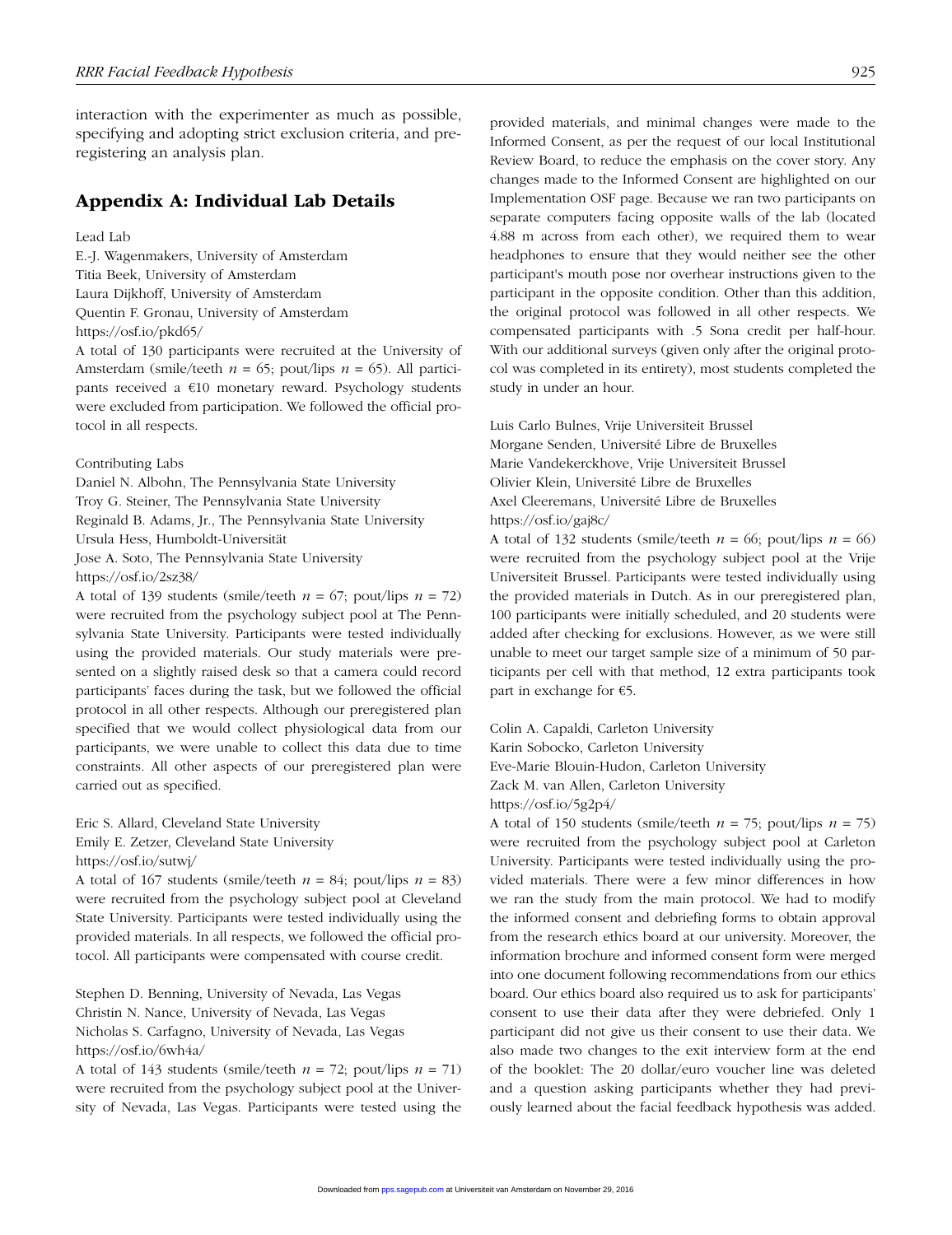All of these deviations from the main protocol were approved by the editor and preregistered before data was collected. Our revised materials can be viewed at https://osf.io/sar8j/. Applying the standardized exclusion rules reduced our sample size to 117 participants (smile/teeth  $n = 59$ ; pout/lips  $n = 58$ ). As part of our preregistration, our laboratory included an additional exclusion rule where participants would be excluded if they indicated that they had previously learned about the facial feedback hypothesis. Applying this additional exclusion rule reduced our sample size further to 106 participants, with an equal number of participants remaining in each condition. The overall meta-analysis used the data from the 117 participant sample.

Kelsie T. Chasten, Dominican University Robert J. Calin-Jageman, Dominican University Tracy L. Caldwell, Dominican University https://osf.io/g4vw7/

A total of 108 students (smile/teeth  $n = 54$ ; pout/lips  $n = 54$ ) were recruited from the psychology subject pool at Dominican University. After exclusions, a total of 94 students were included in data analysis (smile/teeth  $n = 47$ ; pout/lips  $n = 47$ ). Participants were tested individually using the provided materials. We followed the official protocol. All participants were compensated with \$5 in order to encourage students to participate in the study and to reach the target sample size.

Kevin J. Holmes, Colorado College Tomi-Ann Roberts, Colorado College Julia D. Liao, Colorado College Jacob L. H. Jones, Colorado College Noah B. Shea-Shumsky, Colorado College https://osf.io/6vmyn/

A total of 187 undergraduate students (smile/teeth  $n = 93$ ; pout/lips *n* = 94) were recruited at Colorado College, none of whom had taken a psychology class at the college level. Participants were tested individually using the provided materials and received \$5 in compensation. We used the English versions of the study materials. In line with the requirements of our IRB, we made slight modifications to the Information Brochure to provide participants with more information regarding the risks, benefits, and voluntary nature of participation, as well as the confidentiality of their data (modified version: https://osf.io/ [mvd6n/?view\\_only=3e679a36686840338361dd54da30441d\). We](https://osf.io/mvd6n/?view_only=3e679a36686840338361dd54da30441d)  also added several items to the exit questionnaire to assess possible moderators and confounds (modified version: https://osf [.io/ks5cr/?view\\_only=3e679a36686840338361dd54da30441d\).](https://osf.io/ks5cr/?view_only=3e679a36686840338361dd54da30441d)  Our participants used the Pentel Sign Pen, an odorless fibertipped pen very similar to the Stabilo 68, to perform the tasks. In all other respects, we followed the official protocol. A total of 88 participants were excluded: 57 due to a video recording failure that left us unable to verify that they had held the pen correctly while completing the tasks, and 31 due to one or more of the standardized exclusion criteria. The final sample included

in the meta-analysis consisted of 99 participants (smile/teeth  $n = 49$ ; pout/lips  $n = 50$ ).

### Christopher Koch, George Fox University

https://osf.io/vzcwu/

A total of 116 students (smile/teeth  $n = 56$ ; pout/lips  $n = 60$ ) were recruited from the psychology subject pool at George Fox University. Participants were tested individually according to the official protocol using the provided materials. Course credit was awarded for participation.

Sebastian Korb, International School for Advanced Studies (SISSA)

Francesco Foroni, International School for Advanced Studies (SISSA)

Raffaella I. Rumiati, International School for Advanced Studies (SISSA)

#### https://osf.io/tmqbk/

A total of 116 students (smile/teeth  $n = 62$ ; pout/lips  $n = 54$ ) were recruited from the student subject pool at the International School for Advanced Studies (SISSA) in Trieste, Italy. Only four participants were psychology students. Participants were tested individually using the provided materials. Our study materials were translated into Italian, but in all other respects, we followed the official protocol. Participants participated in exchange for €5.

Dermot Lynott, Lancaster University Louise Connell, Lancaster University Sophie Lund, Lancaster University Bethany Pearson, Lancaster University Christina Powis, Lancaster University Sarah Riding, Lancaster University Bethany Wainwright, Lancaster University https://osf.io/56d2z/

A total of 158 students (smile/teeth  $n = 79$ ; pout/lips  $n = 79$ ) were recruited from Lancaster University and environs. Participants were tested individually using the provided materials. In all respects, we followed the official protocol, with the exception that participants also completed supplementary tasks following the completion of the replication component of the study. Although our preregistered plan specified that we would recruit a minimum of 200 participants, we were unable to reach this target due to the closure of the university in December 2015 because of flooding and loss of electricity in the region.

Suzanne Oosterwijk, University of Amsterdam Agneta H. Fischer, University of Amsterdam Peter Lewinski, Kozminski University https://osf.io/d9xeu

A total of 150 students (smile/teeth  $n = 68$ ; pout/lips  $n = 82$ ) were recruited from the communication science and psychology subject pool at the University of Amsterdam. Participants were tested individually using the provided materials. Our study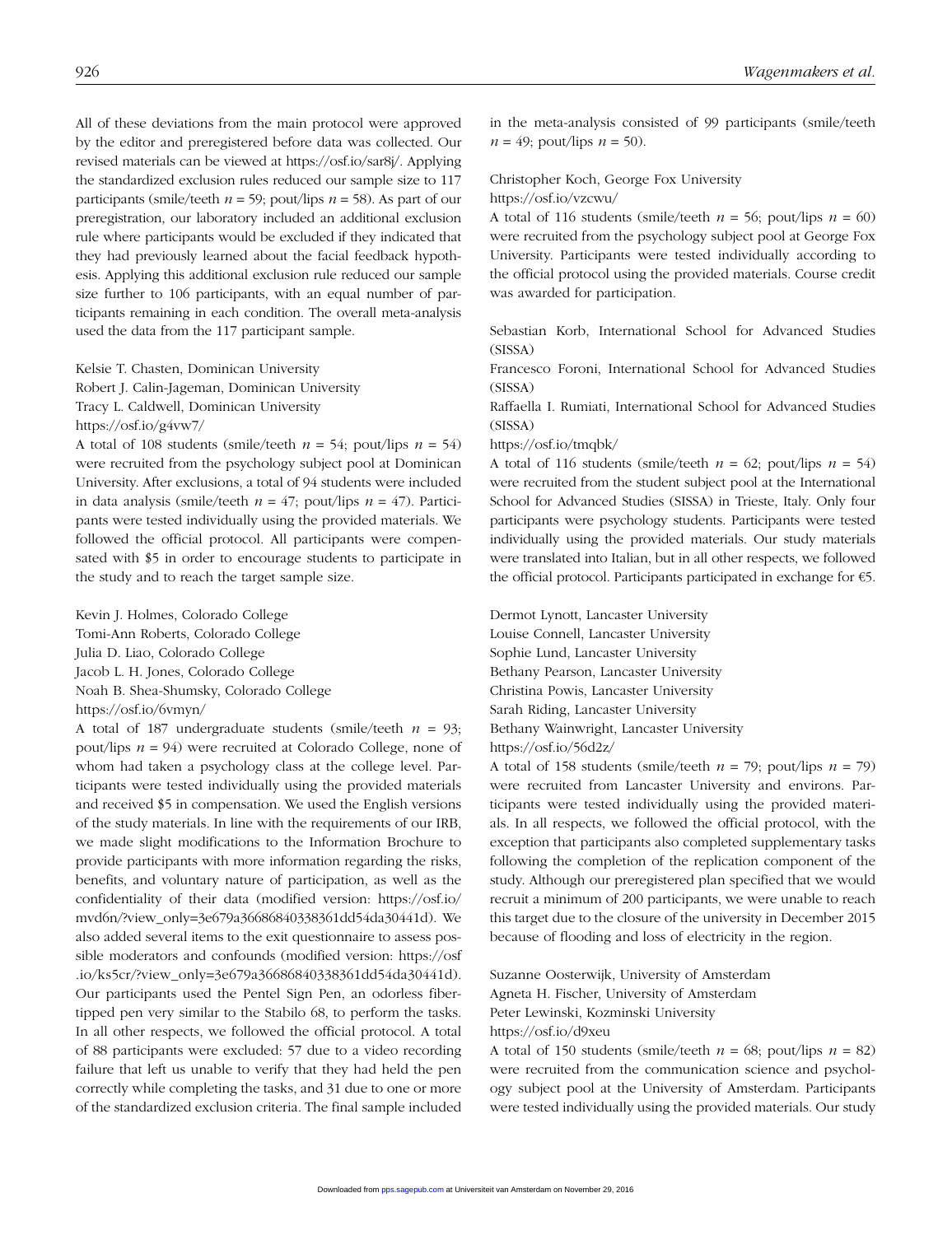materials were translated into Dutch, but in all other respects, we followed the official protocol. Although our preregistered plan specified that participants would come only from communication science, we were unable to recruit enough people to meet our target sample size with that method, so we also allowed students from any program other than psychology to sign up for the study. Participants participated in exchange for €5 or a course credit.

## Asil Ali Özdoğru, Üsküdar University

### https://osf.io/iuka6/

A total of 157 students (smile/teeth  $n = 76$ ; pout/lips  $n = 81$ ) were recruited from the undergraduate programs in psychology and sociology at Üsküdar University. Participants were tested individually using the provided materials. Our study materials were translated into Turkish then back-translated into English for accuracy. Twenty-one of the translated cartoons were rated by 122 psychology students who did not participate in the main study. Based on the ratings, four cartoons were identified as moderately funny, of which only one cartoon differed from the four cartoons identified by the lead lab. We also administered a self-report sense of humor scale in the last step of the procedure. In all other respects, we followed the official protocol. Participants were compensated with course credit.

Antonia Pilar Pacheco-Unguetti, Universidad de Granada Alberto Acosta, Universidad de Granada Juan Lupiáñez, Universidad de Granada https://osf.io/ch3zd/

A total of 120 students (smile/teeth  $n = 61$ ; pout/lips  $n = 59$ ) were recruited from the psychology subject pool at University of Granada. Participants were tested individually using the provided materials. Our study materials were translated into Spanish, but we followed the official protocol in all other respects. Our preregistered plan specified that participants would be compensated either with course credits or money for their participation. Only three participants participated in exchange of €5. All the material was translated from English into Spanish by one of the experimenters, and the three experimenters checked and edited each document for accuracy. All materials were then back-translated from Spanish into English by a native bilingual speaker, and we found no discrepancy in the meanings of the original version and the English back-translation. After completing all of the required tasks in experimental session, participants moved to a different cubicle, and another experimenter administered two additional questionnaires: the State-Trait Cheerfulness Inventory (STCI-T; Carretero-Dios, Benítez, Delgado Rico, Ruch & López-Benítez, 2014) and the GELOPH <15> questionnaire of gelotophobia (Carretero-Dios, Proyer, Ruch & Rubio, 2010).

Jennifer M. Talarico, Lafayette College Jennifer M. DeCicco, Holy Family University https://osf.io/6yuxk/

A total of 160 students (smile/teeth  $n = 69$ ; pout/lips  $n = 91$ ) were recruited from the psychology subject pool at Lafayette College (*M* age = 19.49 years old (*SD* = 1.12)). They were compensated with extra credit in psychology courses. To meet the requirements of our local Institutional Review Board, minor changes to both consent and debriefing forms were required. Final versions of each can be found at our OSF site. Our procedures followed the approved protocol as described and did not deviate from our preregistered plan. Of the 160 participants who completed the task, 48 were excluded (see the Lab Log [for more information regarding exclusion criteria; https://osf.io/](https://osf.io/kdv36/) kdv36/). Of the remaining 112 participants, 57 were included in the smile condition and 55 in the pout condition.

### Joseph F. Wayand, Walsh University

#### https://osf.io/98hr3/

A total of 154 students (smile/teeth  $n = 77$ ; pout/lips  $n = 77$ ) were recruited from the psychology participant pool at Walsh University in North Canton, OH. We followed our stopping rule (run 120 participants, check for 50 in each group after exclusions, then run 10 additional participants and check again, repeat as necessary) but ran 4 extra participants due to a miscommunication between research assistants. In all other respects, we followed the official protocol.

Rene Zeelenberg, Erasmus University Rolf A. Zwaan, Erasmus University Katinka Dijkstra, Erasmus University https://osf.io/bw8fv

A total of 105 students (smile/teeth *n* = 52; pout/lips *n* = 53) were recruited from the psychology subject pool at Erasmus University Rotterdam. Twenty-nine students (smile/teeth *n* = 18; pout/lips  $n = 11$ ) were excluded, leaving 76 students (smile/teeth  $n = 34$ ; pout/lips  $n = 42$ ) in the sample. Participants were tested individually using the provided materials. Our study materials were based on the available materials in Dutch, and we followed the official protocol in all respects. Although our preregistered plan specified that participants would be compensated with course credit, we were unable to recruit enough people to meet our target sample size with that method. To meet this target, 40 participants (smile/teeth  $n = 21$ ; pout/lips  $n = 19$ ) participated in exchange for  $\epsilon$ 3. Of these students, 8 (smile/teeth  $n = 5$ ; pout/ lips *n* = 3) were excluded, leaving 32 students (smile/teeth *n* = 16; pout/lips  $n = 16$ ). Thus, the final sample consisted of 108 participants (smile/teeth  $n = 50$ ; pout/lips  $n = 58$ ).

#### Acknowledgments

The second and third author contributed equally and are listed in alphabetical order. We thank Ravi Selker for piloting the cartoons, Eva Specker and Gusta Marcus for acting in the instructional videos, and Gusta Marcus (again) for giving permission to use her image in Figure 1. We are also grateful to Ursula Hess for her extensive guidance during the review and